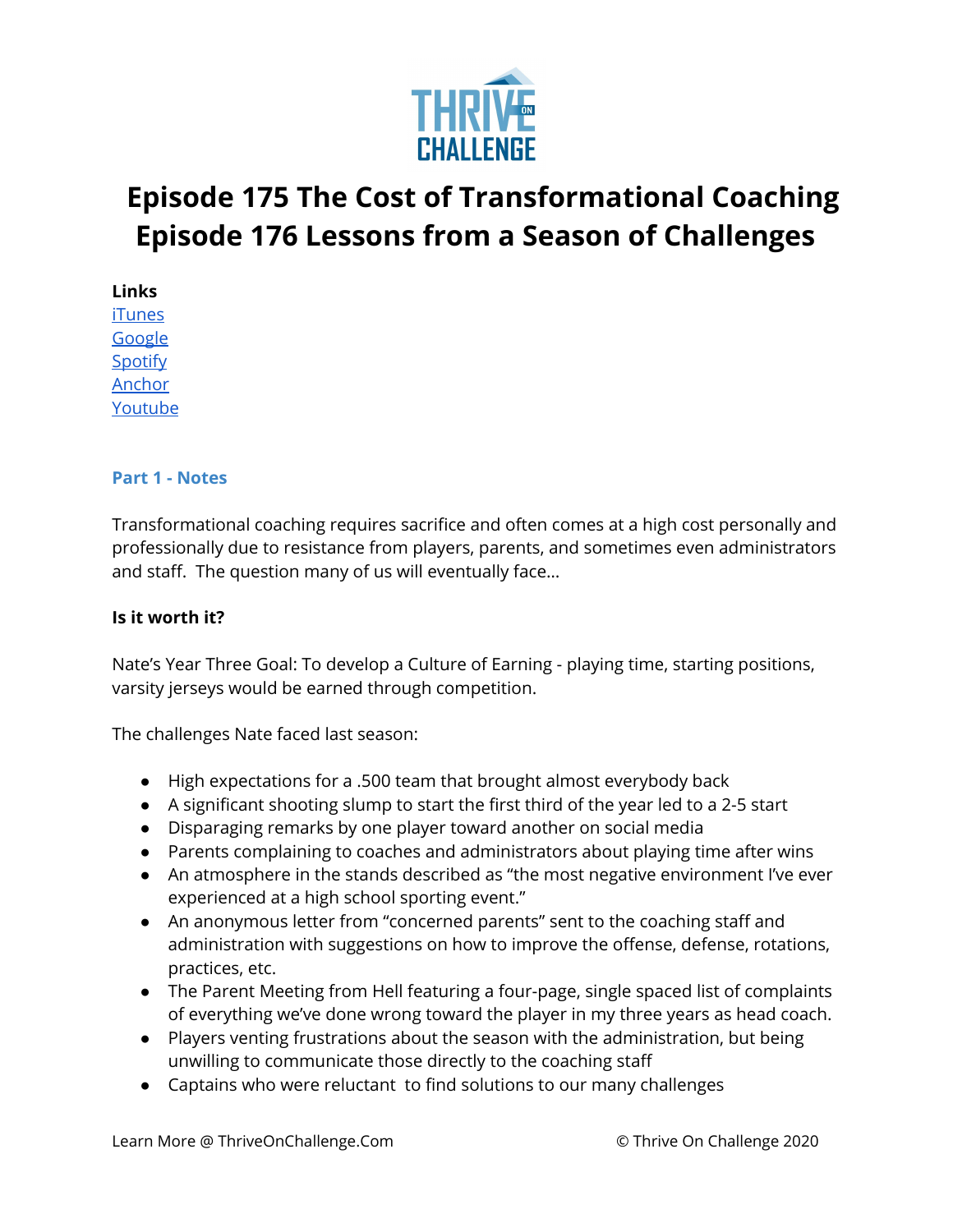

- Pressure to play upperclassmen
- Players threatening to transfer, parents threatening to boycott senior night and the banquet

There's a difference between allowing people to be heard and feeding a narrative. The story people tell themselves within a team culture can change very quickly, and that story is influenced by parents, players, and administrators for better or worse. A few people can have a dramatic affect on a team's narrative.

## **What's it feel like?**

- Lost confidence as a coach in our process and how we thought about… everything
- $\bullet$  The physiological effect of anxiety
	- An inability to fall asleep followed by the challenge of getting out of bed
	- Racing heart rate and tension in the chest, back, shoulders, and neck
	- Loss of appetite
	- Consumed mentally and emotionally by the pressure and the unknown
- When players were free to log their complaints without us knowing who said what, we didn't know who to trust.
- Avoiding the "walk of shame" through the entryway where parents waited for players after the games

## **The Need for a Support System**

My "Board of Directors" included people who knew me - my philosophy, purpose, and mission - people who could speak life back into me:

- My Wife
- My Dad
- My Best Friend from Childhood
- A Pastor
- Two Current Staff Members
- One Coaching Mentor (Will Rey)
- One Former Player / Coach
- JP Nerbun
- Two Coaching Peers

#### **Hubie Brown on Losing Your Job**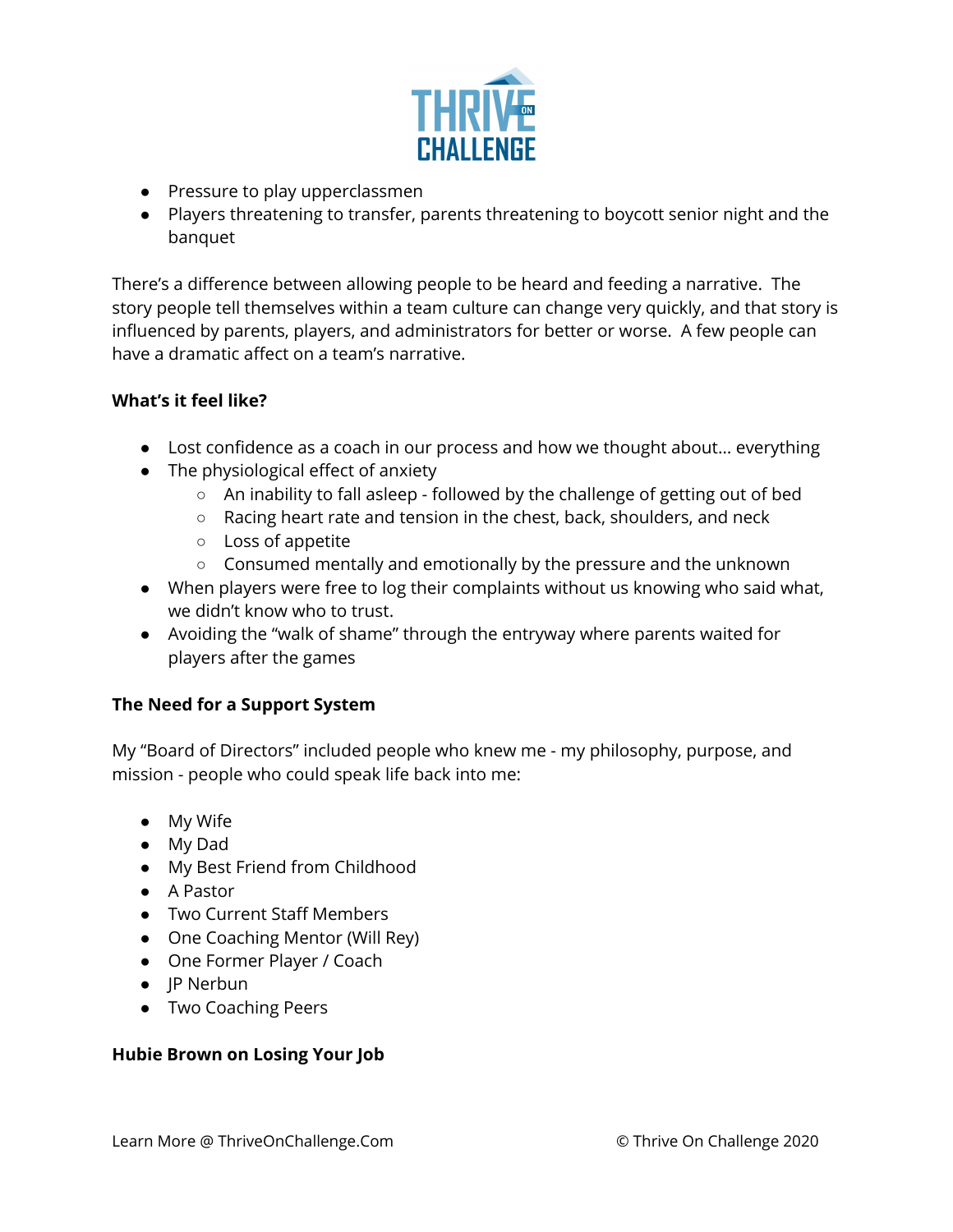

Losing your job will either come as a total shock or a complete relief, and for me it was an immediate sense of relief.

You will be tempted to become angry and bitter, but you have to guard against that anger being directed at the coaching profession. Too many good people have left coaching because they could not reconcile with the profession after being let go.

## **The hardest moment?**

The first game night when we were home as a family. It was the first time in 20 years that I wasn't on the sideline on a Friday night in January. My five year-old daughter was hiding under her sleeping bag in her tent, crying because she didn't understand why she couldn't go see her best friends on the basketball team. That was really hard.

At the same time, we were overwhelmed with how many people reached out in support as we have always tried to "make friends before we need them."

## **The Cost of Transformational Coaching**

There is a price to be paid for fighting the good fight. It can be emotionally exhausting. It can take a toll on a person's family and health. This isn't about Nate's story as much as it gives a voice to the reality many will inevitably face when they encounter resistance to a transformational approach.

#### **At the end of the day, it's still worth it to try.**

#### **Part 2 - Notes**

**Thrive on Challenge was born out of failure.** JP's first blog was called "My [Guide](https://thriveonchallenge.com/my-coaching-guide-to-losing/) to [Losing"](https://thriveonchallenge.com/my-coaching-guide-to-losing/) written when his team was 4-15. Our work at TOC is all about helping coaches stay true to who they are and why they coach.

Growth happens in the midst of challenge.

#### **Nate's Reflections on the Season from Hell**

● We lost the flow of information when players ceased to dialogue with the coaches, and captains refused to voice the team's concerns / frustrations. Without the updraft of information flowing from the team to the staff we were unable to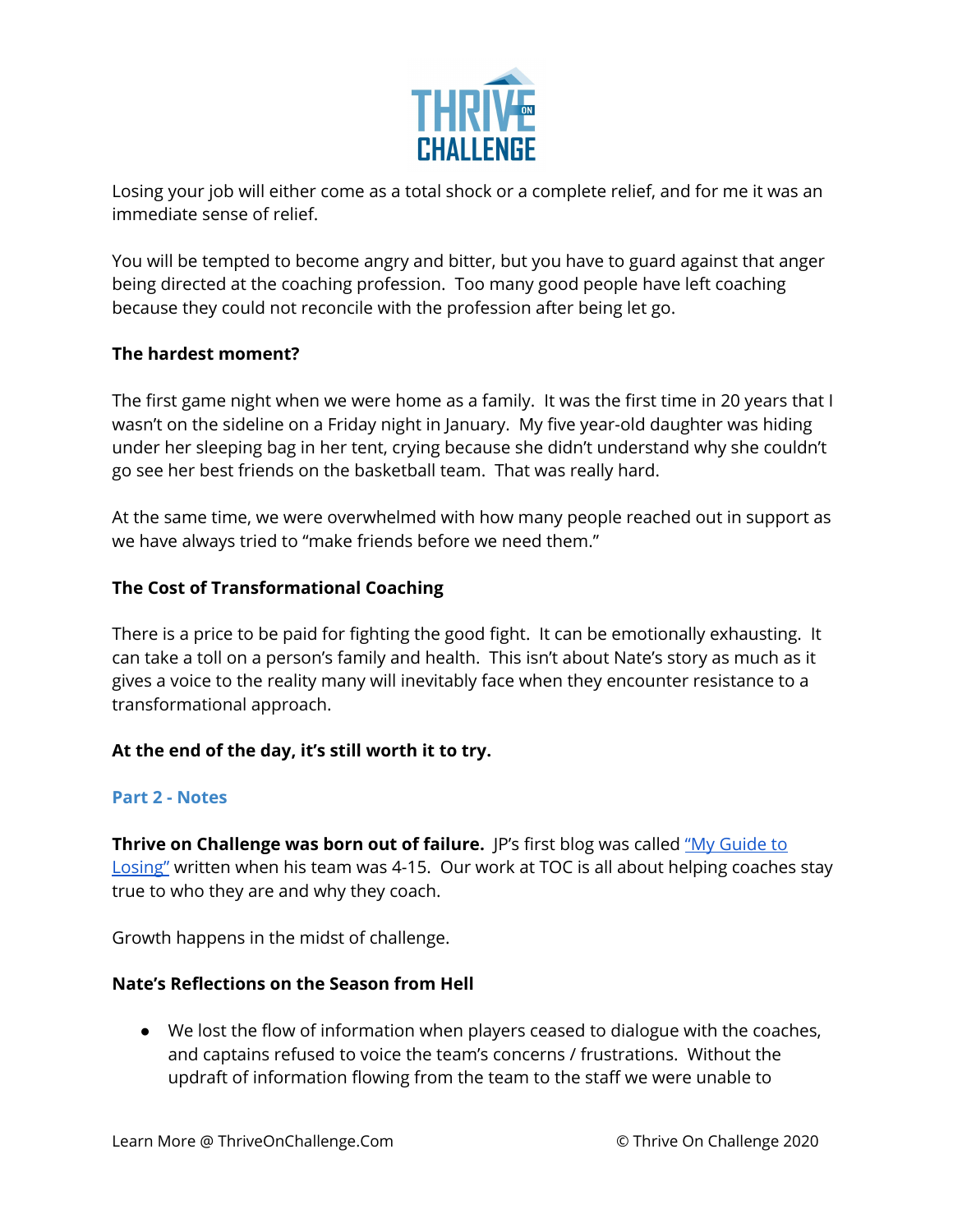

problem solve with our captains council as we normally would when challenges arose.

● We took our culture for granted and did not revisit our standards and expectations prior to the start of the season, particularly when it came to how we wanted to handle playing time issues as a team. We never talked about who we want to be when facing disappointment, competition for spots, etc.

## **JP's Early Season Survey**

What are the three top issues our culture is likely to face this season?

Playing time was a common concern, so in response the team created the "Playing Time Standard" to identify what it should look like / who we want to be when we don't get what we want?

The key is using your core values to identify standards in areas that are likely to cause drama before those issues arise. These conversations should be tailored to each individual team's needs from year-to-year.

#### **How have I become a better coach as a result of this experience?**

I am even more committed to the things that matter most.

Our values became even more crystallized:

- We expected great effort.
- We would love each other.
- Playing time would be earned.

These were my non-negotiables, and we would not compromise under pressure. This also gave us peace of mind in the aftermath knowing that we stood firm on the things we believed in most.

#### **When players resist the responsibility that comes with a player-led culture.**

It is surprisingly common for athletes and captains to deflect responsibility for decision-making when building a player-led culture.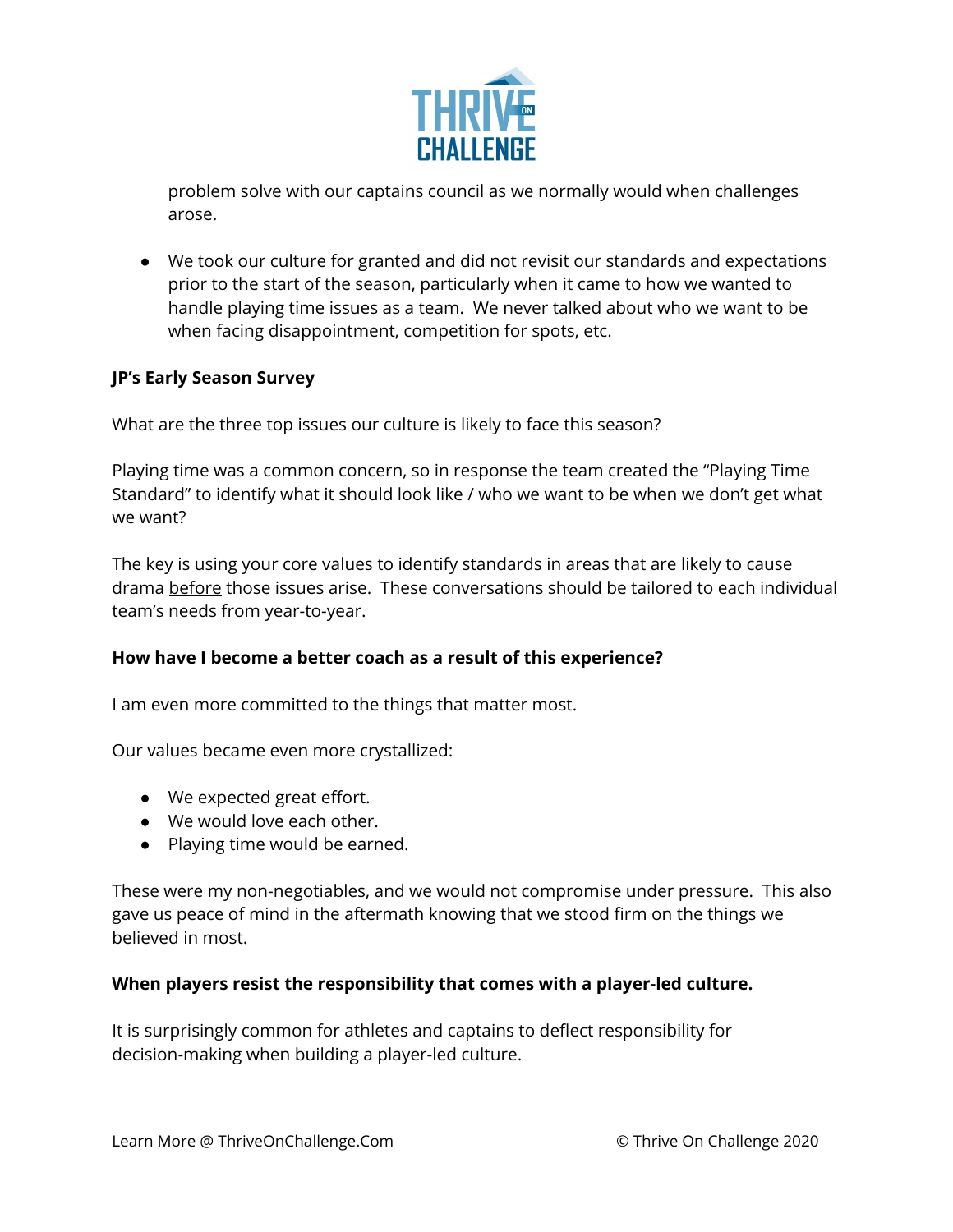

The challenge for coaches is to create enough psychological safety where concerns can be shared, and for players to recognize the impact that their input can have on the team (not to mention the personal development that occurs when serving in a leadership capacity).

### **Be committed to the path you believe in.**

Head football coach Matt [Campbell](https://www.yahoo.com/now/matt-campbell-ended-generations-of-futility-at-iowa-state-053103504.html) was not hired at Iowa State to continue to do what his predecessor had done. He was brought in to change the culture and the program. He was hired to do what he believed in, and the results have been stunning.

## **There will be a storm.**

One of the coaches in the TOC community took over a high school program after dropping down from the college level. She built a five-year plan with her AD that included standards, systems, values, etc. Once the plan was in place, the AD told her "at some point a storm will come and we will have to go to war to defend the plan. Once we get through the storm, real change will start to take hold." They weathered a storm in Year Three and now have a successful program built on a strong cultural foundation. Once players and parents learned that this was how things were going to be, they were free to choose whether or not the program was right for them. That is when you know the culture has taken hold and will begin to bear fruit.

#### **Lessons From an Optometrist**

For nearly 30 years, Dr. Corpi has organized trips to underserved parts of the world. His goal is to visit as many schools as he can during a 7-10 day period to examine the eyes of students and send back prescription glasses to those who need them.

Each visit allows him to see approximately 1,000 kids. 99% of those students have minimal issues with their sight. But that does not discourage Dr. Corpi because he understands his mission. His purpose is to find the 10 kids whose eyesight is so bad that without glasses, they will never learn to read, they will never be able to operate a car or hold a steady job. He knows that a pair of glasses will change the trajectory of their lives forever, and that is worth the cost of sifting through hundreds of kids to find those who need him the most.

Dr. Corpi understands the personal cost, but the reward for others makes it worth it for him. As coaches we need to reflect on what price we are willing to pay to make a difference in the 1% of athletes whose lives might be changed forever because of our influence.

#### **Do I regret taking the job?**